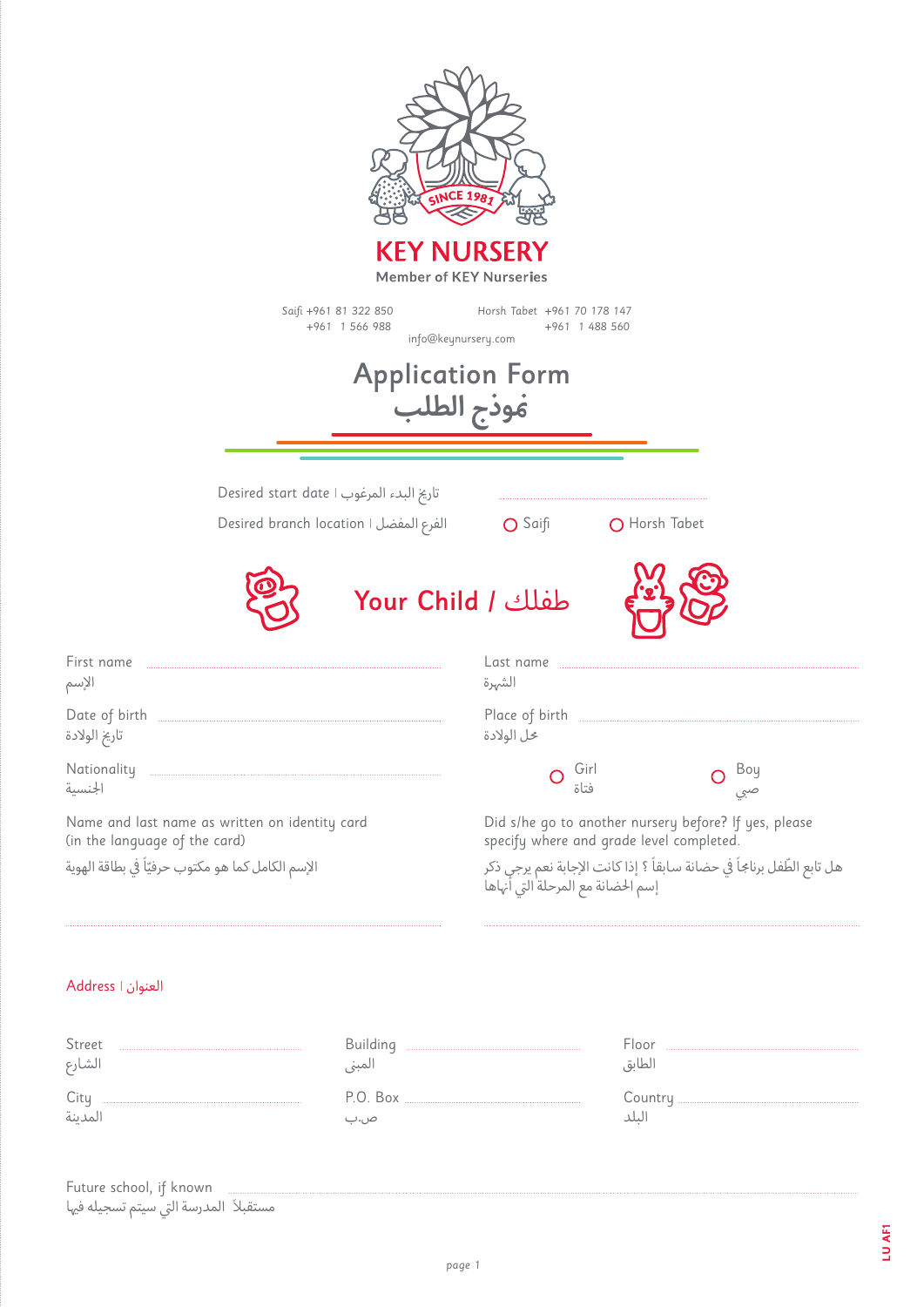### األهل / Parents

#### **األم** / Mother **األب** / Father

| First name                                        |                                                                           |
|---------------------------------------------------|---------------------------------------------------------------------------|
| الإسم                                             | الإسم                                                                     |
|                                                   |                                                                           |
| الشهرة                                            | الشهرة                                                                    |
| Nationality                                       | Nationality                                                               |
| الجنسية                                           | الجنسية                                                                   |
| Parental authority                                | Parental authority                                                        |
| no                                                | no                                                                        |
| $O$ yes                                           | yes                                                                       |
| 35                                                | ولى الأمر                                                                 |
| ولى الأمر                                         | 72                                                                        |
| نعم                                               | نعم                                                                       |
| Home address if different than that of the child. | Home address if different than that of the child.                         |
| عنوان المنزل إذا كان ختلفاً عن الطفل              | عنوان المنزل إذا كان ختلفاً عن الطفل                                      |
|                                                   |                                                                           |
| الهاتف الثابت                                     | الهاتف الثابت                                                             |
| Cellphone<br>الهاتف المحمول                       | الهاتف المحمول                                                            |
| Personal email<br>البريد الإلكتروني الشخصي        | Personal email <b>Election</b> Personal email<br>البريد الإلكتروني الشخصي |
| Profession                                        | Profession                                                                |
| المهنة                                            | المهنة                                                                    |
| Office address                                    | Office address                                                            |
| عنوان مكان العمل                                  | عنوان مكان العمل                                                          |
|                                                   |                                                                           |
| الهاتف الثابت في المكتب                           | الهاتف الثابت في المكتب                                                   |
|                                                   | Office Email <b>Manual</b> Communication                                  |
| البريد الإلكتروني (العمل)                         | البريد الإلكتروني (العمل)                                                 |

## األخوة و األخوات / Siblings

Does your child have any siblings? Please mention their names, date of birth, and current school. هل لطفلك إخوة و أخوات؟ يرجى ذكر اسماهئم و تارخي ميالدهم و المدرسة المسجلني فهيا.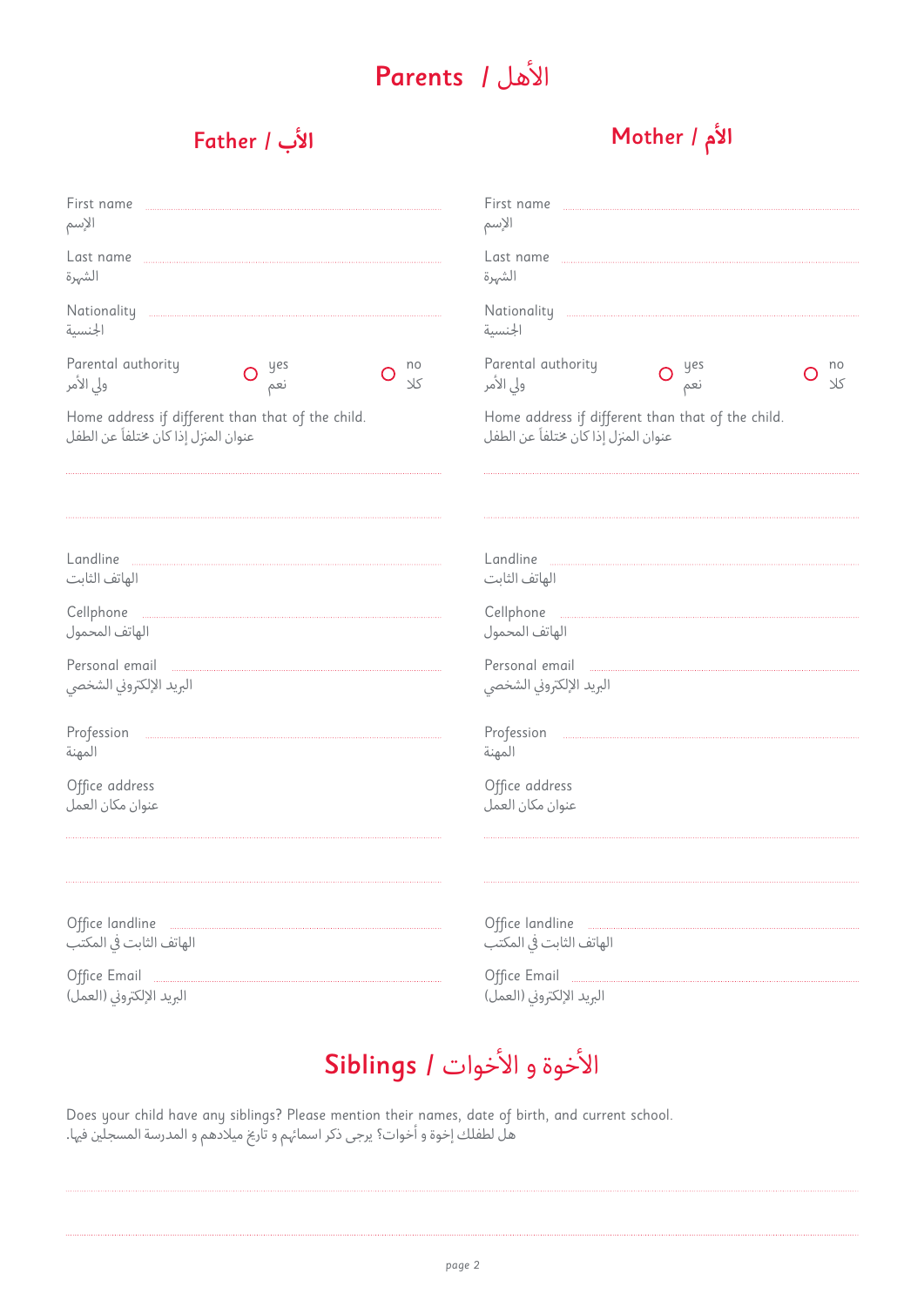# الوضع العائيل / Situation Family

| Parents are   الوالدين                                                 |                                        |                                     |                                      |                |                                        |  |  |
|------------------------------------------------------------------------|----------------------------------------|-------------------------------------|--------------------------------------|----------------|----------------------------------------|--|--|
| living together<br>O<br>يعيشون سويةً                                   |                                        | mother deceased<br>O<br>الأم متوفية |                                      |                | father deceased<br>الأب متوفى          |  |  |
| separated<br>$\circ$<br>منفصلين                                        |                                        | divorced<br>مطلقين                  |                                      |                |                                        |  |  |
| في حال إنفصال أو طلاق الأهل ا In case of separated or divorced parents |                                        |                                     |                                      |                |                                        |  |  |
| Child resides<br>مكان إقامة الطفل                                      |                                        |                                     |                                      |                |                                        |  |  |
| with mother<br>$\bigcirc$<br>مع الأم                                   | O with father<br>مع الأب<br>$\bigcirc$ |                                     |                                      |                |                                        |  |  |
| Responsibility of educational matters<br>مسؤولية الشؤون التربوية       |                                        |                                     |                                      |                |                                        |  |  |
| both parents<br>کِلا الوالدین                                          | O the father                           | $\overline{O}$                      | the mother<br>الأم                   | $\overline{O}$ | the guardian<br>الوصى                  |  |  |
| Responsibility of financial matters<br>مسؤولية الشؤون المالية          |                                        |                                     |                                      |                |                                        |  |  |
| both parents<br>كلا الوالدين                                           | O the father<br>الأب                   | O                                   | the mother<br>الأم                   | $\bigcirc$     | the guardian<br>الوصى                  |  |  |
|                                                                        |                                        |                                     | وسيلة النقل / Transportation         |                |                                        |  |  |
|                                                                        |                                        |                                     |                                      |                |                                        |  |  |
| parents<br>الوالدين                                                    | bus (to nursery)<br>باص إلى الحضانة    |                                     | bus (from nursery)<br>باص من الحضانة |                | bus (two ways)<br>باص في كلا الإتجاهين |  |  |

Who has the right to pick up your child? List their names, their relationship to your child, and their phone number. من له أحلق بإستالم الطفل من احلضانة؟ يرجى ذكر اإلسم و العالقة بالطفل و رقم الهاتف.

| Name                    | Name                    |
|-------------------------|-------------------------|
|                         |                         |
| الإسم الكامل            | الإسم الكامل            |
|                         |                         |
| العلاقة بالطفل          | العلاقة بالطفل          |
| Telephone               | Telephone               |
|                         |                         |
| رقم الهاتف              | رقم الهاتف              |
| Name<br>الإسم الكامل    | الإسم الكامل            |
|                         |                         |
| العلاقة بالطفل          | العلاقة بالطفل          |
| Telephone<br>رقم الهاتف | Telephone<br>رقم الهاتف |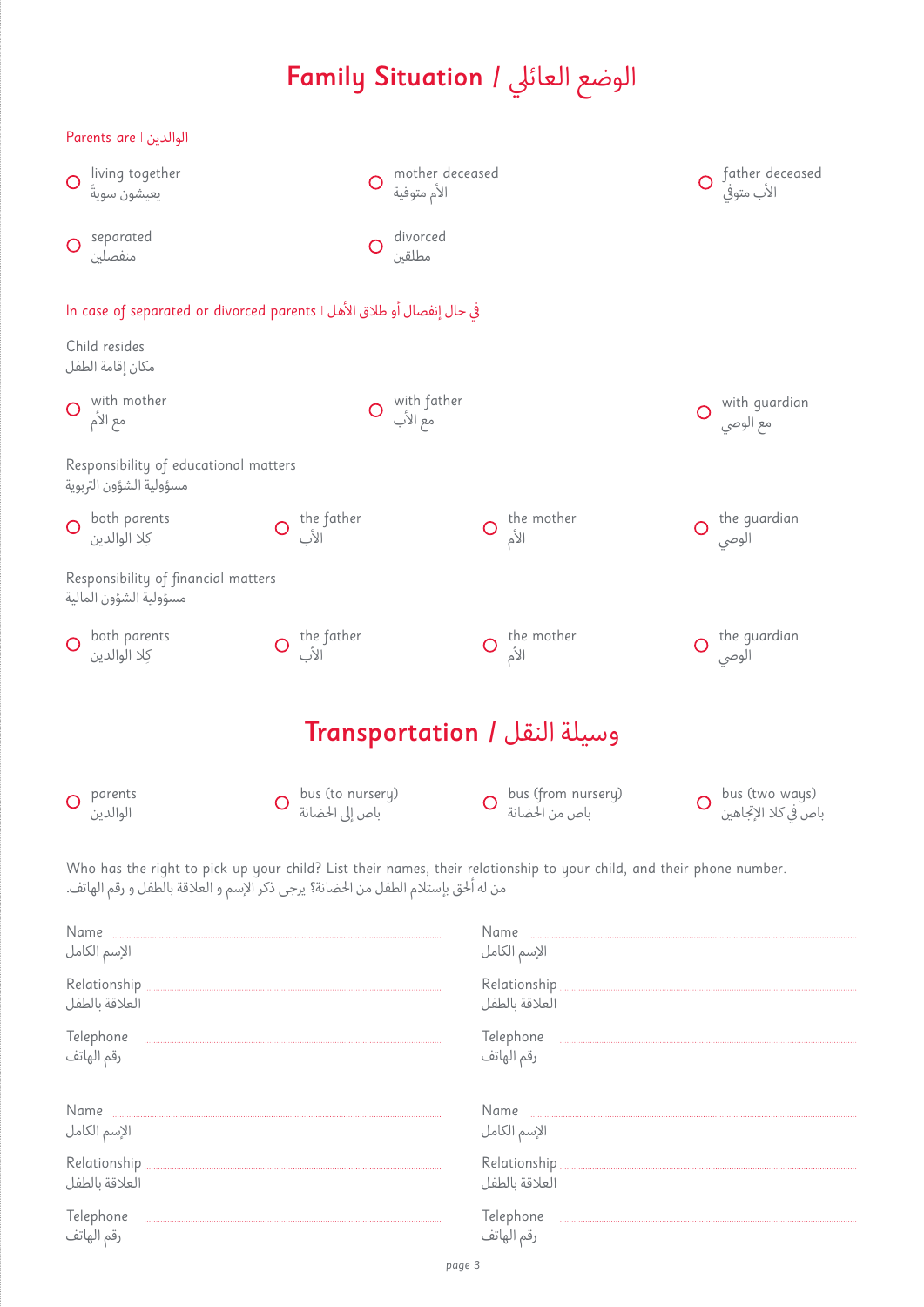### المعلومات الصحية / Information Health

| Pediatrician's name<br>إسم طبيب الأطفال                                                                                       |            |                       | Pediatrician's phone number<br>رقم هاتف طبيب الأطفال                                                        |                                                                                                                                  |  |  |  |  |  |
|-------------------------------------------------------------------------------------------------------------------------------|------------|-----------------------|-------------------------------------------------------------------------------------------------------------|----------------------------------------------------------------------------------------------------------------------------------|--|--|--|--|--|
| List any allergies your child has<br>أذكر أي نوع حساسية يعاني منها طفلك                                                       |            |                       | List any foods your child shouldn't consume<br>الأطعمة الممنوعة                                             |                                                                                                                                  |  |  |  |  |  |
| What medications is your child on, if any?<br>هل يأخذ الطفل أي نوع من الأدوية؟ أذكرها                                         |            |                       | What treatment is your child undergoing, if any?<br>هل يخضع الطفل لعلاج؟                                    |                                                                                                                                  |  |  |  |  |  |
| Has your child been hospitalized? If so, please explain.<br>هل دخل الطفل إلى المستشفى من قبل؟ إذا كان الجواب نعم يرجى التوضيح |            |                       |                                                                                                             | Has your child undergone a surgery? If so, please explain.<br>هل خضع الطفل لعملية جراحية من قبل؟ إذا كان الجواب نعم يرجى التوضيح |  |  |  |  |  |
| Asthma<br>الر بو                                                                                                              | yes<br>نعم | no<br>$\sqrt{5}$      | Vomits often<br>بتقيأ غالبأ                                                                                 | no<br>35                                                                                                                         |  |  |  |  |  |
| Wears glasses<br>يرتدى النظارات                                                                                               | yes<br>نعم | no<br>O<br>$\sqrt{5}$ | Updated vaccinations<br>تلقى اللقاحات اللازمة                                                               | yes<br>no<br>$\sqrt{5}$<br>نعم                                                                                                   |  |  |  |  |  |
| Under therapist supervision<br>تحت مراقبة المحلل النفسي                                                                       | yes<br>نعم | no<br>$\sqrt{5}$      | Is there anything additional we should be aware of?<br>هل هنالك من علامات أو إضطرابات أخرى يجب أن نعلم بها؟ |                                                                                                                                  |  |  |  |  |  |

# In Case of Emergency / في حالة الطوارئ /

Who should we contact in case of emergency or in the parents*'* absence? List their name, their relationship to your child, and their phone number.

من يجب الإتصال في حالة الطوارئ أو تعذّر التّواصل مع الأهل؟ يرجى ذكر الإسم و العلاقة بالطفل و رقم الهاتف.

| Name<br>الإسم الكامل    | الإسم الكامل                          |
|-------------------------|---------------------------------------|
| العلاقة بالطفل          | <b>Relationship</b><br>العلاقة بالطفل |
| Telephone<br>رقم الهاتف | ِفم الهانف                            |

|                                              |  |  |  |  |  | Which hospital should your child be taken to in case of an emergency? |  |
|----------------------------------------------|--|--|--|--|--|-----------------------------------------------------------------------|--|
| إلى أي مستشفى يجب أخذ الطفل في حالة الطوارئ؟ |  |  |  |  |  |                                                                       |  |